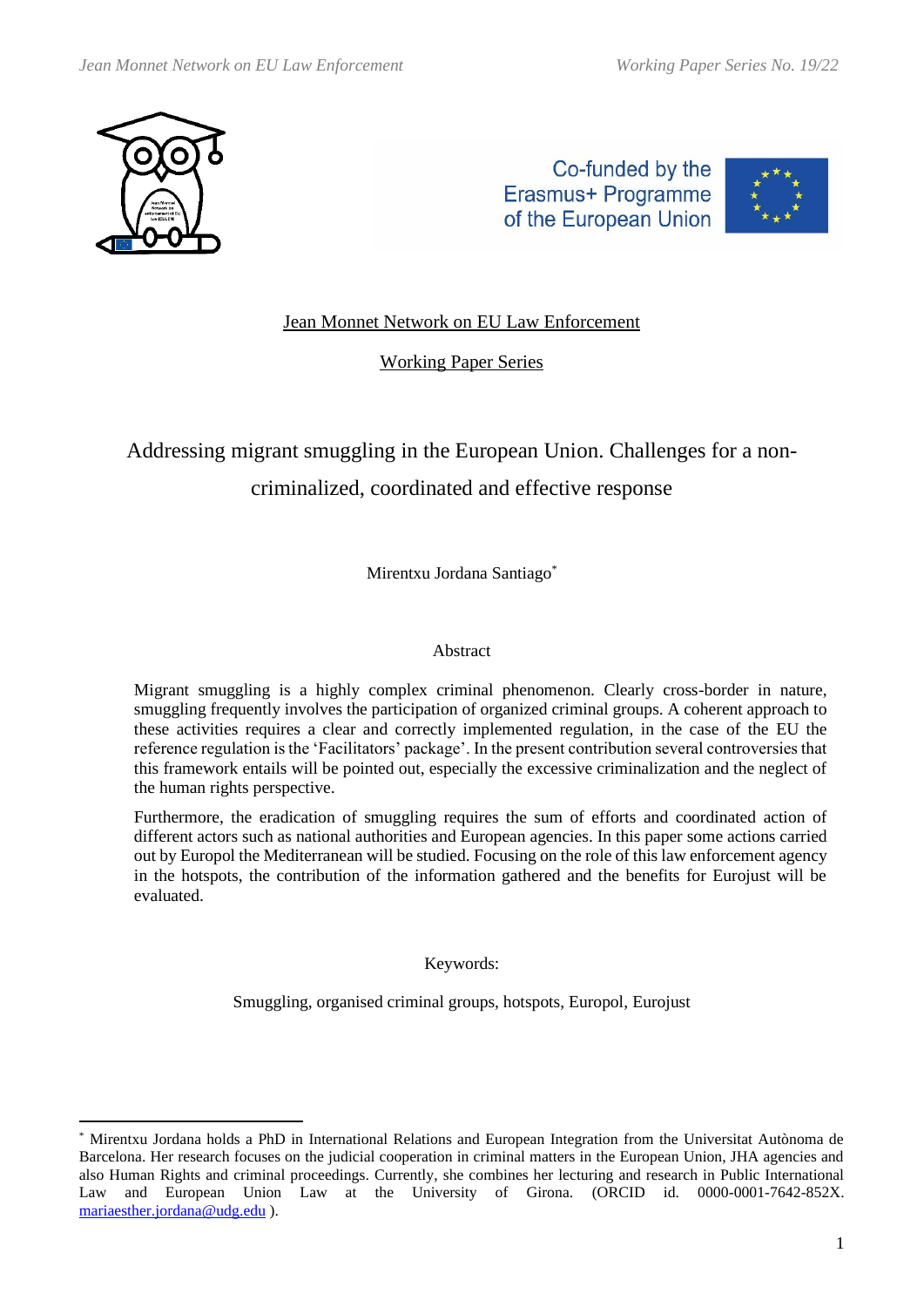# I. By Way of Introduction: Migrant Smuggling and Organized Criminal Groups

Migrant smuggling in the European Union is one of the most complex criminal activities from the point of view of investigation and criminal prosecution. The Mediterranean 'crisis' has contributed to draw attention to this phenomenon. According to data from the International Organization for Migration (IOM), 1,140,797 people arrived to the EU territory by sea since 2015, at least 14,430 persons have drowned or are missing in the Mediterranean.<sup>1</sup> Due to different factors, including the restrictions derived from the COVID-19 pandemic,<sup>2</sup> the numbers in 2021 are well below those recorded in 2015 or 2016. In fact, in 2021 the arrival of 144,423 people was recorded.<sup>3</sup> Europol stated that more than 90% of the people who arrive irregularly in the Union through the Mediterranean routes have received the support of a criminal network.<sup>4</sup>

The main activity of smugglers is to exploit the despair and vulnerability of migrants with the sole objective of economic gain. In fact, it is a growing criminal practice in the territory of the EU, which is experiencing the emergence of new criminal groups inactive until now in this field.<sup>5</sup> The huge profits, together with the limited information on the financial and laundering flows of the economic proceeds of crime, make smuggling of persons a really attractive activity for these criminal groups.

The organized crime groups that control migrant smuggling in the EU have sophisticated *modus operandi*. These illegal migration networks are designed with the aim of being present at the different stages of the process, being able to offer the 'services' required at each stage, such as transportation, accommodation or forgery of documents.<sup>6</sup> During its journeys to the EU migrants pay high fees<sup>7</sup> for services that endanger their physical and psychological integrity. Moreover, they are exposed to being exploited in some of the stages of their trip or upon arrival.

Usually, migrant smuggling groups have a network structure with an enormous adaptability and responsiveness to changes in their environment. <sup>8</sup> The size of the networks clearly affects their *modus operandi* and payment methods. On the one hand, the large international networks offer migrants complete closed packages from the country of origin to the country of destination. In these cases, the migrant makes a single payment and the money hardly leaves the country of origin. On the other hand, regional networks are small in size and tend to operate autonomously and support their activities on independent individuals who act as drivers, migrant recruiters, document forgers or organizers. It is common for these freelancers to work with more than one network at the same time.<sup>9</sup> These are flexible networks, capable of quickly adapting to changes in their environment, for example by modifying routes or creating new hotspots and hubs. The operation of these groups generally means that the migrant's payments are made in different countries and for each service received. In both cases, the leaders run the network from a distance and only maintain contact with a very limited number of people. In addition, the role of migrants in trafficking is increasing, for example on the central route to Italy the same migrants are in charge of manning the boat until the moment of rescue.<sup>10</sup> This technique allows the organizers of the trip to remain far from any direct operation, thus avoiding their arrest.

The characteristics pointed out so far show that the prosecution of the crime of migrant smuggling is complex for several reasons. Indeed, the structures and links between groups and networks are difficult to detect. Furthermore, the flexibility of organized groups makes them almost immune from police arrest since they are capable to easily recover in a short lapse of time.

<sup>&</sup>lt;sup>1</sup> IOM, 'Flow Monitoring. Migration Flows to Europe' [<https://migration.iom.int/europe/arrivals/>](https://migration.iom.int/europe/arrivals/) accessed 15 May 2022. 2 IOM, 'World Migration Report 2022' (2022) 91.

<sup>&</sup>lt;sup>3</sup> In 2016, 387,739 people arrived to EU territory by sea, while 5,143 deaths or disappearances were reported. IOM (n 1).

<sup>4</sup> Europol, 'Migrant smuggling in the EU' (February 2016) 5.

<sup>5</sup> Europol, 'Serious and Organised Crime Threat Assessment, Crime in the age of technology' (2017) 15.

<sup>6</sup> ibid 50.

In 2019, the smuggling fees were from 300 to 5,000€ depending on the route (2,300€ average per person), see Europol, 'Migrant Smuggling. The profits of smugglers' (2019) 1. In 2021, the smuggling fees for the central route increased to 12,000€ average per person, see Europol, 'European Migrant Smuggling Centre. 6th Annual Report' (2022) 12.

<sup>8</sup> Europol, 'European Union serious and organised crime threat assessment. A corrupting influence: the infiltration and undermining of Europe's economy and society by organised crime' (Publications Office of the European Union 2021) 68.  $<sup>9</sup>$  Europol, (n 4) 9.</sup>

<sup>&</sup>lt;sup>10</sup> UNODC, 'The Concept of 'Financial or Other Material Benefit' in the Smuggling of Migrants Protocol' (Issue Paper 2017) 38.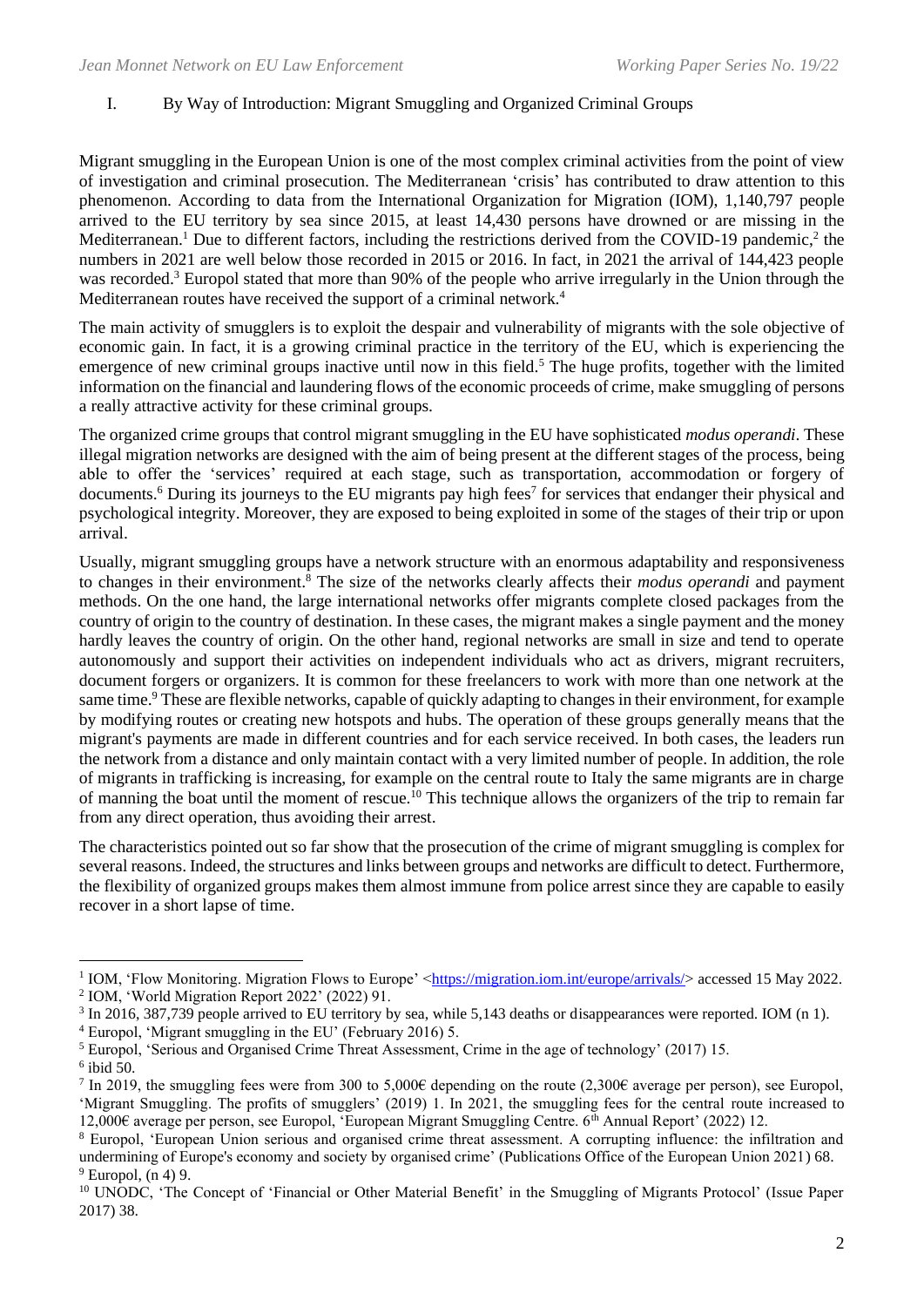In addition, the facilitation of irregular migration carried out by the criminal networks can be diverse. At least 3 groups of activities have been identified as forms of smuggling in the EU territory. Firstly, transporting or managing the transportation of a non-national person to enter or transit a country. Secondly, fabricating and/or providing fake documents. And finally, arranging marriages of convenience or sham marriages. Furthermore, smuggling activities are clearly associated with other crimes such as money laundering and trafficking in human beings.<sup>11</sup>

For all the above, the study of the approach adopted by the European Union in the fight against migrant smuggling is of special interest. To this end, first an analysis of the current legal framework will be carried out, delving into the problems that it entails. Secondly, some actions carried out in the Mediterranean will be pointed out, focusing attention on those in the field of cooperation in criminal matters and the actions executed by Europol and Eurojust. And finally, some improvement proposals will be made for a more effective prosecution of the crime of migrant smuggling.

# II. The 'Facilitators' Package' as a Legal Framework: What to Pursue as Migrant Smuggling

The regulation of migrant smuggling from a criminal point of view in the European Union consists of the wellknown 'Facilitators' Package'. That is, Directive 2002/90/EC that establishes a definition of the crime of migrant smuggling<sup>12</sup> and Framework Decision 2002/946/JHA created with the aim of strengthening the criminal framework that pursues it.<sup>13</sup> Said European regulation is not exempt from controversy<sup>14</sup> for moving away from the international framework provided by the Protocol Against the Smuggling of Migrants by Land, Sea and Air, which Supplements the United Nations Convention Against Transnational Organized Crime (hereinafter the Protocol).<sup>15</sup> Some aspects of the differences established in the definition of smuggling, the treatment of the profit motive and the inclusion of specific protection guarantees for smuggled persons will be analysed below.

The Facilitators' Package criminalizes any assistance to irregular migrants, that is to say, to nationals of third States who enter, transit or reside in the territory of the Union. According to Directive 2002/90/EC, both support for entry and transit,<sup>16</sup> as well as assistance through economic benefit for irregular residence,<sup>17</sup> can be considered 'facilitation' behaviours. The Directive only refers to the 'economic benefit' in cases of facilitating irregular residence. This conception is not in line with the definition of trafficking provided by Article 3 of the Protocol, which requires as a sine qua non condition the existence of 'an economic or material benefit' for the criminalization of the assistance.<sup>18</sup> The inclusion of the 'benefit' understood in a broad way, reinforces the content of art. 5 of the Protocol according to which smuggled migrants should not be criminally prosecuted.<sup>19</sup>

The dissociation between 'facilitation' and 'benefit' is especially worrying, since it can lead to the criminalization of humanitarian tasks, mutual aid between asylum seekers, and even between members of the same family. In fact, on numerous occasions the European Agency for Fundamental Rights (FRA) has highlighted the problem

<sup>&</sup>lt;sup>11</sup> Eurojust, 'Report on Eurojust's casework on migrant smuggling' (2018) 10.

<sup>&</sup>lt;sup>12</sup> Council Directive (EC) 2002/90 defining the facilitation of unauthorised entry, transit and residence [2002] OJ L 328/17 (Facilitation Directive).

<sup>&</sup>lt;sup>13</sup> Council Framework Decision (JHA) 2002/946 on the strengthening of the penal framework to prevent the facilitation of unauthorised entry, transit and residence [2002] OJ L 328/1 (Facilitation Framework Decision)*.*

<sup>&</sup>lt;sup>14</sup> See Council of Europe Commissioner for Human Rights, 'Criminalisation of migration in Europe: Human rights implications' (Issue Paper, 4 February 2010). See also Mark Provera 'The Criminalisation of Irregular Migration in the European Union' (CEPS Papers on Liberty and Security in Europe 80 2015); Valsamis Mitsilegas, 'The Criminalisation of Migration in the Law of the European Union. Challenging the preventive Paradigm' in Gian Luigi Gatta, Valsamis Mitsilegas and Stefano Zirulia (eds), *Controlling Immigrations Through Criminal Law. European and Comparative Perspectives on 'Crimmigration'* (Hart Publishing 2021).

<sup>&</sup>lt;sup>15</sup> UNGA Resolution, A/RES/55/25 (15 November 2000).

<sup>&</sup>lt;sup>16</sup> Facilitation Directive, art 1(1).

 $17$  ibid art  $1(2)$ .

<sup>&</sup>lt;sup>18</sup> According to the *travaux préparatoires*, the inclusion of 'financial or material benefit' characterizes migrant smuggling in front of other non-punishable facilitation behaviours, see UNGA, Interpretative notes for the official records (travaux préparatoires) of the negotiation of the United Nations Convention against Transnational Organized Crime and the Protocols thereto, A/55/383/Add.1 (3 November 2000) para. 88.

<sup>19</sup> UNODC (n 10) 13.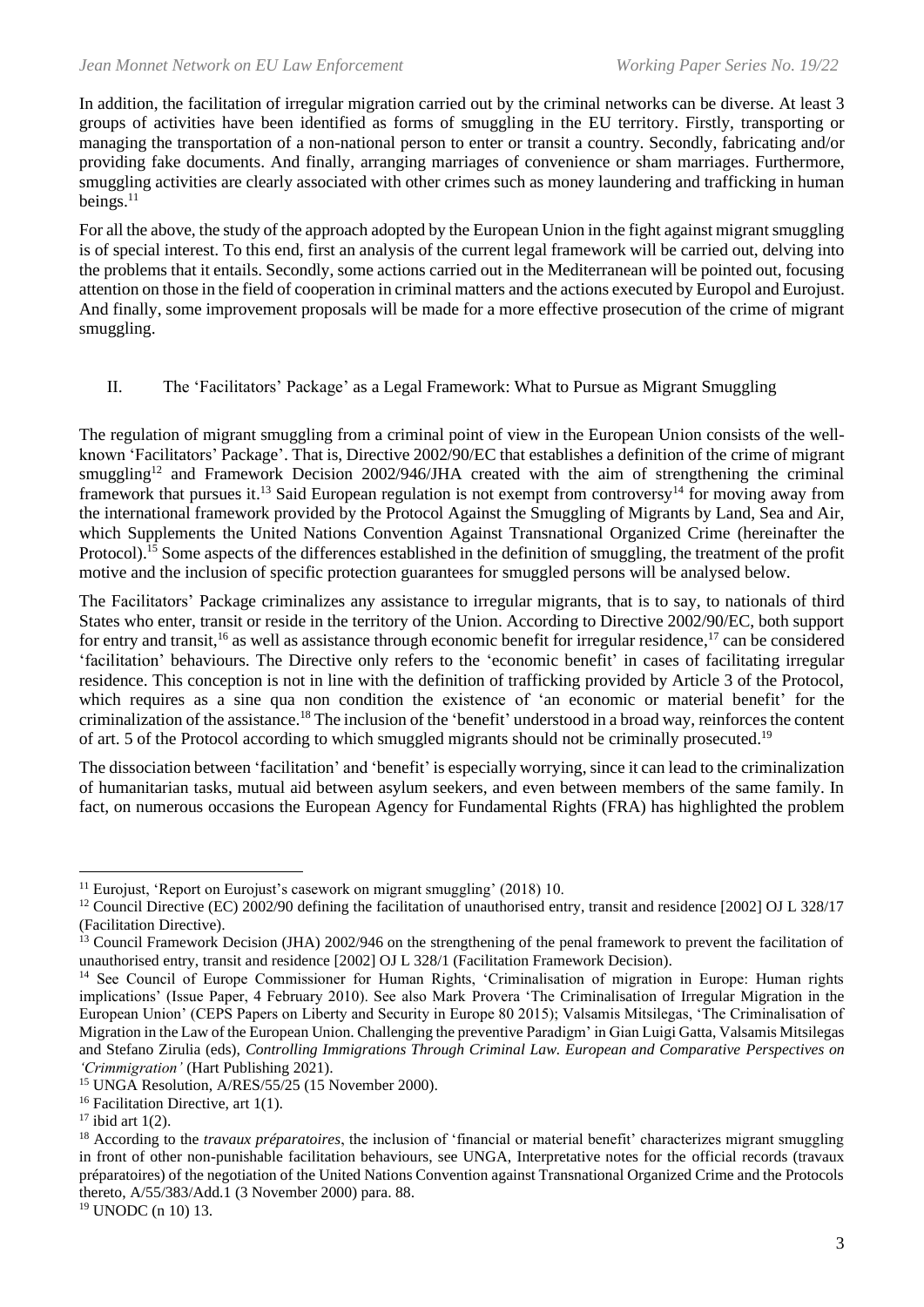of criminalizing certain behaviours related to irregular migration from a human rights perspective.<sup>20</sup> It is true that the Facilitation Directive grants the Member States the possibility of including a 'humanitarian clause', however it turns out to be non-mandatory and lacks a common definition. As the FRA pointed out in 2014, support for arrival and transit for humanitarian reasons was only exempt from persecution in 8 Member States. In 2016, several Member States claim to have modified their regulations due to the increase in refugee flows.<sup>21</sup> However, other studies showed that civil organizations fear that their work assisting migrants will be sanctioned.<sup>22</sup> In any case, the inclusion of 'benefit' as an essential element to all forms of assistance is necessary, or at the very least, a clear exemption to humanitarian aid is urgently needed.

The Framework Decision is committed to considering economic benefit as an aggravating circumstance. In effect, said regulation obliges the Member States to establish no less than maximum 8 years' prison sentences with maximum sentences when there is economic benefit, in cases of belonging to an organized criminal group or, when the lives of migrants have been put in danger. However, unlike the Protocol, it does not include cases involving degrading or inhuman treatment. This omission is especially worrying if the new tendencies of certain organized criminal groups in which there are flagrant violations of human rights are taken into account.

The current situation implies that the majority of migrants who arrive in the territory of the Union are victims of crimes, such as physical attacks, rape or even exploitation. This reality requires a regulation that contains a sensitive approach to the protection of migrants, understanding them as victims.<sup>23</sup> A brief comparison between the provisions regarding the smuggling of migrants and the trafficking of human beings, points to a differentiated treatment among the victims of said crimes.

Indeed, while the Facilitators' Package does not refer to the victims, Directive 2011/36/EU on trafficking in human beings<sup>24</sup> incorporates them as a central point of protection.<sup>25</sup> Said regulation points to the application of Directive  $2004/81/EC^{26}$  that contemplates the possibility that the victims of both crimes who cooperate with the authorities in criminal investigations can obtain a residence permit. However, it should be noted that while in trafficking the permit is mandatory, in cases of smuggling it is discretionary. And in fact, according to data from the European Commission, only 10 Member States have exploited the possibility of granting a residence permit for victims of smuggling. 27

<sup>&</sup>lt;sup>20</sup> See FRA, 'Fundamental rights of migrants in an irregular situation in the European Union' (Vienna 2011); FRA, 'Fundamental Rights at Europe's southern sea borders' (Vienna 2013); FRA, 'Criminalisation of migrants in an irregular situation and of persons engaging with them' (Vienna 2014).

 $21$  Milan Remác and Gertrud Malmersjo, 'Combating migrant smuggling into the EU' (Briefing Implementation Appraisal, European Parliamentary Research Service, April 2016) 7.

<sup>&</sup>lt;sup>22</sup> Michael Collyer, 'Cross-Border Cottage Industries and Fragmented Migration' in Sergio Carrera and Elspeth Guild (eds), *Irregular Migration, Trafficking and smuggling of human beings. Policy Dilemmas in the EU* (Centre for European Policy Studies 2016) 18.

<sup>&</sup>lt;sup>23</sup> See *inter alia*, Tom Obokata, 'Smuggling of Human Beings from a Human Rights Perspective: Obligations of Non-State and State Actors under International Human Rights Law' (2005) 17 *International Journal of Refugee Law* 2; Matilde Ventrella, 'Recognizing Effective Legal Protection to People Smuggled at Sea, by Reviewing the EU Legal Framework on Human Trafficking and Solidarity between Member States' (2015) 1 *Social Inclusion* 3; Alessandro Spena, 'Human Smuggling and irregular immigration in the EU: from complicity to exploitation?' in Sergio Carrera and Elspeth Guild (n 22).

<sup>&</sup>lt;sup>24</sup> Directive (EU) 2011/36 on preventing and combating trafficking in human beings and protecting its victims, and replacing Council Framework Decision 2002/629/JHA [2011] OJ L 101/1 (THB Directive).

<sup>&</sup>lt;sup>25</sup> On the approach of the THB Directive see Katarzyna Gromek-Broc 'EU Directive on preventing and combating trafficking in human beings and protecting victims: Will it be effective?' (2011) 20 *Nova et Vetera* 64; Marta Ortega, 'La trata de seres humanos en el derecho de la Unión Europea' in Franciso Javier Donaire and Andreu Olesti (coords), *Técnicas y ámbitos de coordinación en el espacio de libertad, seguridad y justicia* (Marcial Pons 2015); Mirentxu Jordana, 'La lucha contra la trata en la UE: los retos de la cooperación judicial penal transfronteriza' (2015) 111 *CIDOB d'Afers Internacionals*.

<sup>&</sup>lt;sup>26</sup> Council Directive (EC) 2004/81 on the residence permit issued to third-country nationals who are victims of trafficking in human beings or who have been the subject of an action to facilitate illegal immigration, who cooperate with the competent authorities [2004] OJ L 261/19 (Residence Directive).

<sup>&</sup>lt;sup>27</sup> These are Austria, Belgium, the Czech Republic, Greece, Estonia, Luxembourg, Malta, Portugal, Romania and Sweden. Some States require that the smuggling conduct be carried out by an organized group, in others countries to be a victim of the aggravated type defined according to national law is a requirement. See Commission, 'Communication on the application of Directive 2004/81 on the residence permit issued to third-country nationals who are victims of trafficking in human beings or who have been the subject of an action to facilitate illegal immigration, who cooperate with the competent authorities' COM (2014) 635 final, 3.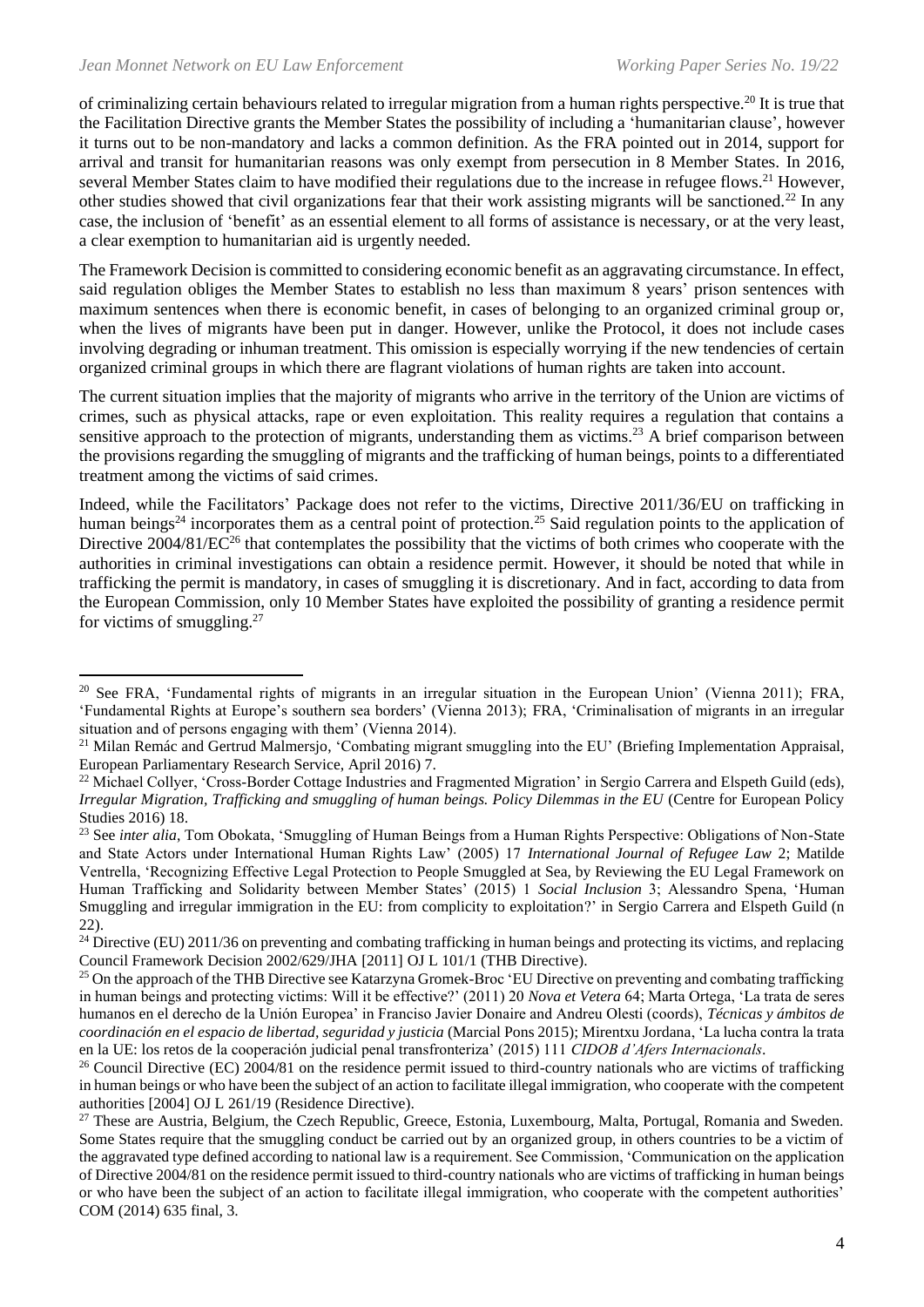The rights included in the Directive 2012/29/EU<sup>28</sup> apply to all victims of crime in a non-discriminatory manner, regardless their residence status. Migrants in an irregular situation are hardly treated as victims of a crime but as criminals. The fear of being arrested, fined or returned refrain them from reporting crimes, including serious crimes against themselves. This reality entail to lack of access to justice and also to impunity on the part of the perpetrators.

Regarding to the transposition of the Facilitators' Package, considerable differences between the provisions of the Member States should be noted. The Framework Decision states that the Member States must take measures to penalize the 'facilitation' behaviours described in the Directive through effective, proportionate and dissuasive penalties that may include extradition. Other measures may accompany these penalties, such as the confiscation of the means of transport used to commit the crime. The translation of these provisions into national regulations illustrates the existence of different approaches regarding irregular entry and stay in EU territory.<sup>29</sup> More than half of the Member States considered irregular entry into their territory deserving of imprisonment, while others punished it with a fine, only Spain, Malta and Portugal did not establish any penalty. Irregular stay could carry a prison sentence in 11 Member States, in another 14 a fine, while in Portugal, France and Malta there was no punishment. Except in Slovenia, the facilitation of irregular entry to the EU territory carried prison sentences and/or fines. And in turn, the facilitation of the stay was not punishable in Ireland, it carried a fine in 7 Member States and could result in a prison sentence in the rest.<sup>30</sup> Penalties for the same behaviour vary substantially from one Member State to another, ranging from small fines to prison terms of up to 15 years.<sup>31</sup> Only 8 Member States include in its national legislation an exception from punishment for facilitating unauthorised entry and/or transit in order to provide some form of humanitarian assistance $32$ .

For all the above, it can be affirmed that the margin of discretion left to the Member States in the Facilitators' Package translates into inconsistencies in its application that may affect its effectiveness. In 2015, the Commission draw attention to the need of an urgent review of the Facilitators' Package.<sup>33</sup> Yet, in 2017, the Commission considered a legal revision to be unnecessary. Several NGO reports suggest that since 2015 acts carried out for humanitarian purposes have been increasingly criminalised<sup>34</sup>. Even accepting the lack of reliable and comparable national criminal statistics, in 2020 the Commission decided to launch a guidance to the Member States on the implementation of the Smuggling Directive. It is still early to evaluate the impact of such guidelines (the Commission intends to report on its implementation in 2023), <sup>35</sup> but not performing the review of the Facilitators' Package is a missing opportunity to reach a regulation that really focuses on the persecution of smugglers and the protection of their victims.

III. The cooperation in criminal matters: the role of Europol and Eurojust fighting smuggling at the European Union level

The fight against migrant smuggling has taken on a huge role in the last decade. In 2010, the European Strategy for Internal Security identified human trafficking as a case of serious and organized cross-border crime that should be eradicated.<sup>36</sup> Among other actions, it was decided to reinforce border control under the coordination of

<sup>&</sup>lt;sup>28</sup> Directive (EU) 2012/29 establishing minimum standards on the rights, support and protection of victims of crime, and replacing Council Framework Decision 2001/220/JHA [2012] OJ L 315/57. (Victims' Directive).

<sup>&</sup>lt;sup>29</sup> See Sergio Carrera (coord), 'Fit for purpose? The Facilitation Directive and the criminalisation of humanitarian assistance to irregular migrants' (European Parliament Study 2016) 29.

<sup>30</sup> Milan Remác and Gertrud Malmersjo (n 21) 6.

<sup>&</sup>lt;sup>31</sup> Commission, Report based on Article 9 of the Council Framework Decision of 28 November 2002 on the strengthening of the penal framework to prevent the facilitation of unauthorised entry, transit and residence COM (2006) 770 final, 7.

<sup>&</sup>lt;sup>32</sup> Commission, 'Guidance on the implementation of EU rules on definition and prevention of the facilitation of unauthorised entry, transit and residence' C (2020) 6470 final.

<sup>&</sup>lt;sup>33</sup> Commission, 'EU Action Plan against migrant smuggling (2015 - 2020)' COM (2015)285final, 3.

<sup>34</sup> International Amnesty, 'Punishing Compassion. Solidarity on Trial in Fortress Europe' (2020) 25.

<sup>&</sup>lt;sup>35</sup> Commission, 'A renewed EU action plan against migrant smuggling (2021-2025)' COM (2021) 591, 18.

<sup>&</sup>lt;sup>36</sup> Commission, 'The EU Internal Security Strategy in Action: Five steps towards a more secure Europe' COM (2010) 673 final, 11.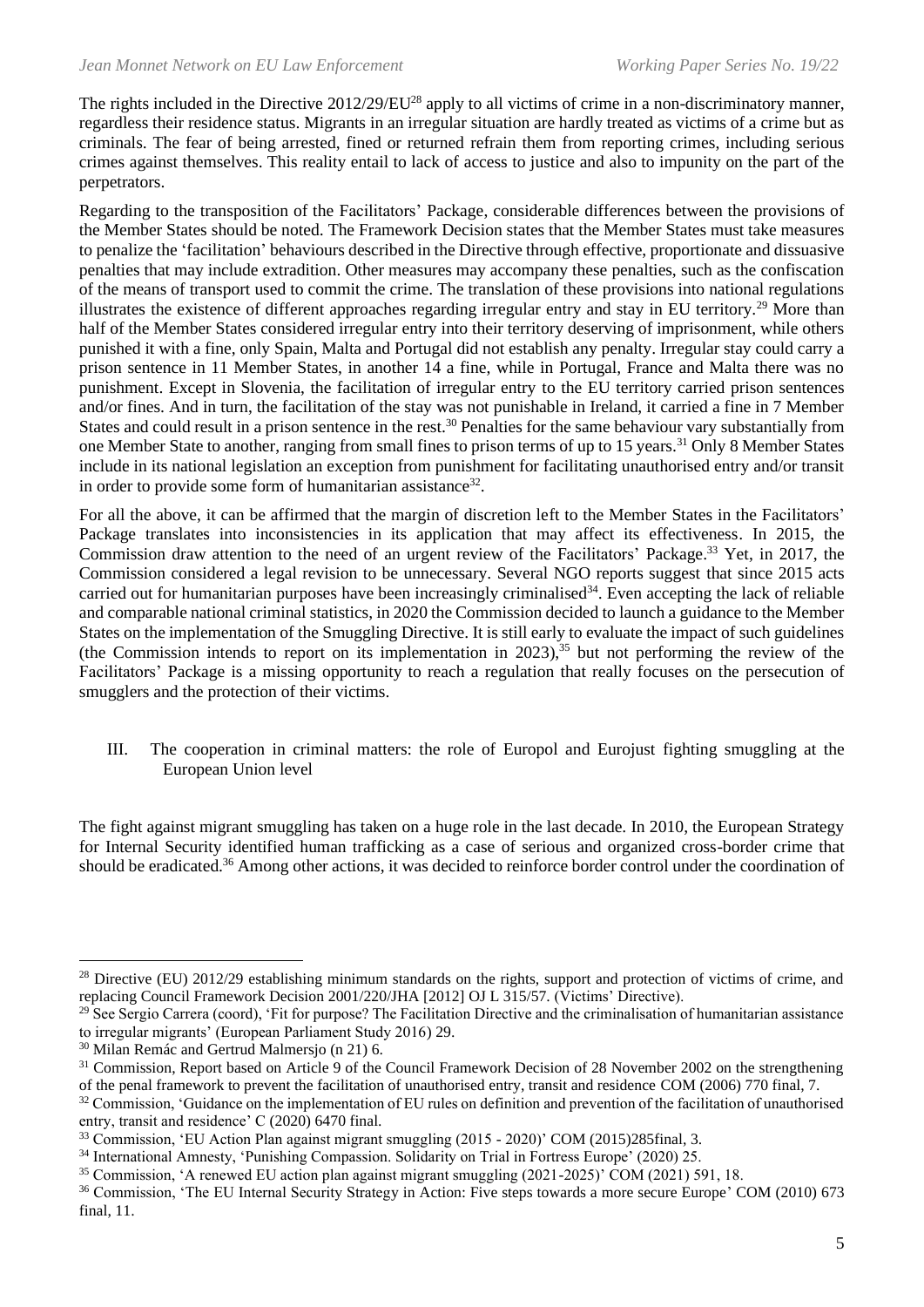the European Agency for the management of external borders (Frontex).<sup>37</sup> Following the Lampedusa tragedy and after the end of the Italian Mare Nostrum rescue operation, two Frontex-coordinated operations were launched: Triton off the Italian coast and Poseidon off the Greek coast, expanding the agency's surveillance functions to maritime rescue. Nowadays, Frontex maintains three operations in the Mediterranean: Themis (Central Mediterranean), Poseidon (Eastern Mediterranean) and Indalo (Western Mediterranean).

Following a new tragedy in April 2015, both the European Agenda on Security<sup>38</sup> and the European Agenda on Migration<sup>39</sup> began to highlight the links between deaths at sea and organized criminal groups dedicated to migrant smuggling. The EUNAVFOR MED operation was born from this approach, an eminently military operation with the main objective of detecting, capturing and destroying vessels that could be used by traffickers.<sup>40</sup> In March 2020, replacing the Sophia operation, the EU launched the Irini military operation, aiming to contribute to the disruption of the business model of human smuggling and trafficking networks through information gathering and patrolling by planes.

16. From the perspective of criminal cooperation, in 2015 Europol's efforts were focused on creating a maritime intelligence team known as Joint Operational Team Mare.<sup>41</sup> Hosted at Europol, this initiative aimed to identify and track smuggling networks in the Mediterranean by combining Europol's intelligence resources and Member States' capabilities to carry out coordinated and targeted intelligence actions against smugglers. At the same time, attempts were made to ensure exchanges of information with Frontex and Interpol. Following the demands of the Council,<sup>42</sup> in less than a year, Europol launched the European Migrant Smuggling Centre (EMSC), reinforcement was sought by integrating the objectives of JOT Mare through access to the main hotspots.<sup>43</sup>

The deployment of JOT Mare in the context of a hotspot serves several purposes clearly linked with gathering information. The presence of Europol in the hotspots is expected to improve the collection of intelligence from agencies active in the field, such as Frontex, with the main objective of identifying organized criminal groups and secondary movements in order to initiate and support criminal investigations. In fact, Europol provides onthe-spot support by direct cross matching of data gathered at the arrival of migrants with its information databases. This procedure could take long and sometimes during the debriefings the migrant could be under restrictions on free movement or in closed facilities.

According to the agency, the presence on the ground of certain Europol teams supporting the authorities of the host Member State turns out to be a very useful tool for gathering information at very early stages of investigations. In its first year of life, the EMSC identified more than 17,000 new suspects (an increase of 25% compared to 2015) and opened more than 2,000 investigations.<sup>44</sup> Among other milestones, such as the identification of more than 500 forged or stolen documents and the monitoring of some 500 vessels likely to be used in smuggling, and the increase in operational information exchanges by 34% should be highlighted.<sup>45</sup> In 2021, the EMSC has received 4,889 new cases. 46

While Europol is in charge of coordinating the police authorities through its National Units, in the same case Eurojust is in charge of the coordination between the judicial authorities.<sup>47</sup> However, both agencies must work

<sup>&</sup>lt;sup>37</sup> Recently strengthened by Regulation (EU) 2019/1896 of the European Parliament and of the Council of 13 November 2019 on the European Border and Coast Guard and repealing Regulations (EU) 1052/2013 and (EU) 2016/1624 [2019] *OJ L 295/1.*

<sup>38</sup> Commission, 'The European Agenda on Security' COM (2015) 185 final.

<sup>39</sup> Commission, 'A European Agenda on Migration' COM (2015) 240 final.

<sup>40</sup> See *inter alia,* Giuliana Ziccardi, 'The EUNAVFOR MED Operation and the use of force' (2015) 19 *American Society of International Law*, 27; Félix Vacas Fernandez, 'The European operations in the Mediterranean Sea to deal with migration as a symptom' (2016) 20 *Spanish yearbook of international law*.

<sup>&</sup>lt;sup>41</sup> Europol, 'Joint Operational Team launched to combat irregular migration in the Mediterranean' (17 March 2015)  $\langle$ https://www.europol.europa.eu/media-press/newsroom/news/joint-operational-team-launched-to-combat-irregularmigration-in-mediterranean> accessed 12 April 2022.

 $42$  Council of the European Union, 'Measures to handle the refugee and migration crisis - Council conclusions (9 November 2015)', 13880/15 para 10.

<sup>43</sup> See David Fernández Rojo, 'Los "hotspots" expansión de las tareas operativas y cooperación multilateral de las agencias europeas Frontex, Easo y Europol' (2018) 61 *Revista de Derecho Comunitario Europeo*.

<sup>44</sup> Europol, 'European Migrant Smuggling Centre. Activity Report, First Year' (January 2017) 6.

 $45$  ibid 14.

<sup>46</sup> EMSC, (n 7) 8.

<sup>47</sup> Mirentxu Jordana, 'El Proceso de Institucionalización de Eurojust y su Contribución al Desarrollo de un Modelo de Cooperación Judicial Penal de la Unión Europea' (Marcial Pons 2018) 142.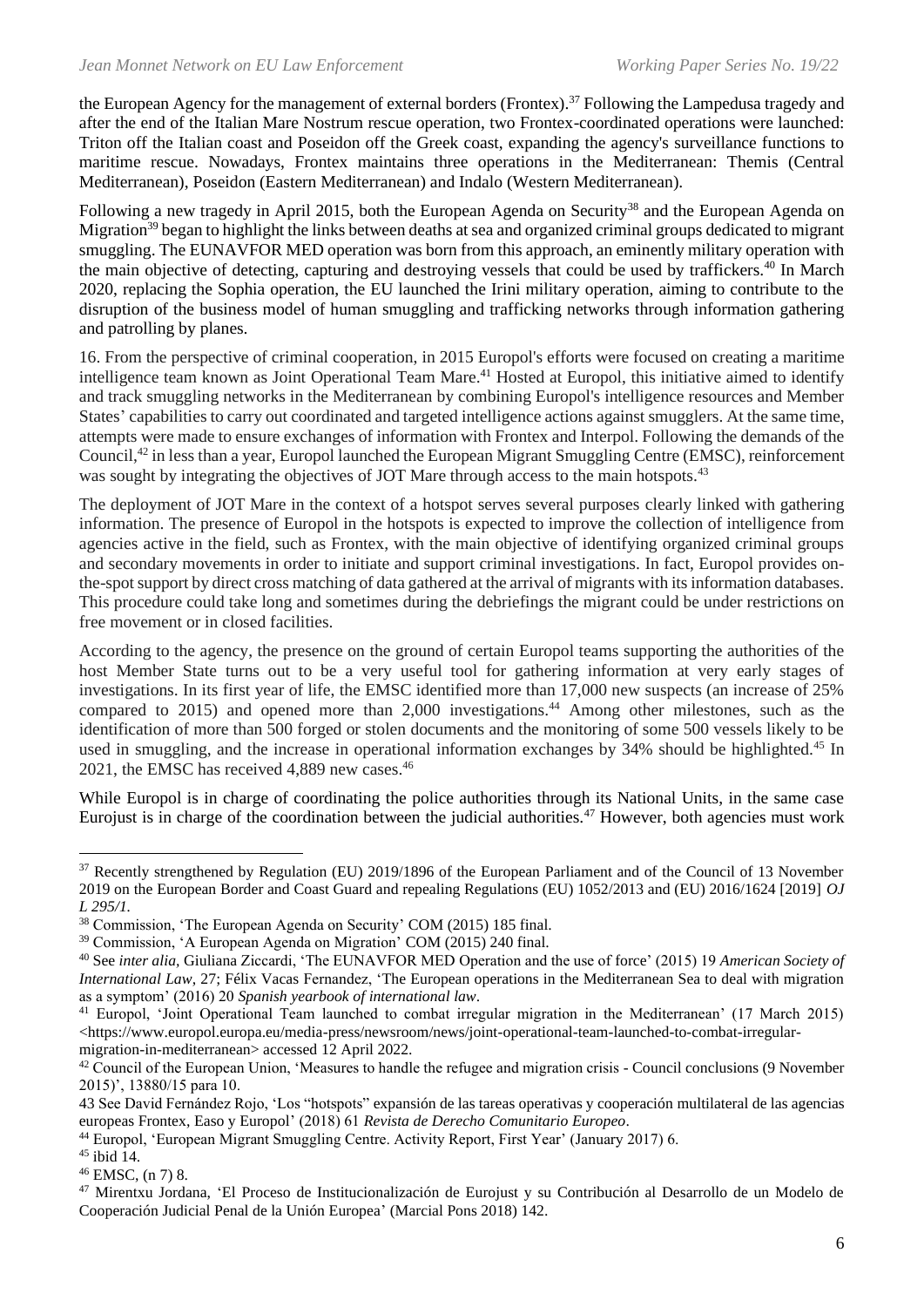together coordinating the requests of the authorities in the Member States. Although Eurojust is not physically in the hotspots, it has liaison magistrates in Italy and Greece who identify and refer to Eurojust those cases that are likely to be coordinated at Union level.<sup>48</sup> In its latest annual report, Eurojust claimed to register 292 cases (170) new cases, 122 ongoing from previous years) and supported 11 Joint Investigation Teams (4 new and 7 ongoing).<sup>49</sup> However, it is not clear how many cases are nourished by the information obtained in the debriefing of migrants at the external border. And surprisingly, only Italy and Slovenian liaison prosecutors confirmed having opened a few cases based on this kind of information.<sup>50</sup> In turn, the Agency itself remarks that several differences between Member States about the legal validity and doubts of the judicial use in criminal proceedings of the information obtained in the hotspots<sup>51</sup>. On one hand, the statements can be classified as evidence or intelligence, and also sometimes both depending on the circumstances. On the other hand, the legal status of the migrant debriefed is not uniform in all the EU territory. In some Member states migrants are considered suspects, other consider them witnesses and other are applying a mixed concept.<sup>52</sup> These differences, and especially mixed situations, can raise suspicions and discourage the migrant's cooperation with the authorities. And in case of a prosecution, there is a risk of violating the right to effective judicial protection of the accused depriving the opportunity to challenge and question witness against them.<sup>53</sup>

Although all these actions contribute to a deeper understanding of the phenomenon of migrant smuggling, to obtaining evidence and information on specific matters and ultimately to a more effective prosecution, some loose ends remain. The Action Plan against migrant smuggling (2015-2020) highlighted the need to focus on disrupting the 'business model' and reinforcing financial investigations. According to Europol data, in 2016 less than 10% of migrant smuggling investigations produced intelligence on financial transactions or money laundering activities.<sup>54</sup> Although the impetus provided by EMPACT and its policy cycle has begun to bear fruit, there is still much work to be done.<sup>55</sup>

The strengthening of financial investigations has clear advantages for a more effective prosecution of crime. Said investigations can contribute to demonstrate the existence of a 'benefit' that, as has been pointed out, is conceived as an aggravating circumstance in most Member States. The importance of establishing the 'benefit' responds not only to achieving higher penalties, but also to the possibility of discovering information necessary to identify and dismantle high-income migrant smuggling criminal organizations. The financial investigation can contribute to uncovering the interactions between the members of the organized group, being able to determine their role, as well as the relationship with other groups and networks.<sup>56</sup> In addition, the study of financial flows can be a good tool for detecting and differentiating cases of smuggling from those of human trafficking.<sup>57</sup>

20. Given some of the advantages, the lack of an economic focus in some investigations remains unknowable. The economic persecution of migrant smuggling entails dealing with numerous obstacles, some of which are intrinsic to criminal cooperation, such as language differences, the slowness in the mechanisms for transmitting requests; the absence of follow-up practices on the execution of requests for judicial assistance; or the requirement of dual criminality. Other obstacles derive from the need to cooperate with third States, such as the lack of response to requests for financial information contained in mutual legal assistance requests due to the contacts and importance of some of the high-level smugglers in their countries of origin.<sup>58</sup> All these issues continue to be solved, the impact of the new financial and operational tools (as the tailored anti-smuggling operational partnerships stablished as a priority in the new EU Action Plan 2021-2025)<sup>59</sup> remain to be seen. In any case,

<sup>48</sup> Eurojust, 'Annual Report 2016. Criminal Justice across borders' (2016) 33.

<sup>49</sup> Eurojust, 'Annual Report 2021. 20 years of criminal justice across borders' (2022) 45.

<sup>50</sup> Eurojust, 'Judicial use of information following the debriefing of migrants at external borders' (27 October 2021) 1 *Migrant smuggling in Focus* 1.

 $51$  ibid 3.

<sup>52</sup> ibid 7.

<sup>53</sup> See *Al-Khawaja and Thaery v. UK* App no 26766/05 and 22228/06 (ECtHR, 15 December 2011).

 $54$  Europol, (n 4) 9.

<sup>55</sup> Council of the European Union, 'General Factsheet. Operational Action Plans (OAPS) 2020 Results', 2. <https://www.consilium.europa.eu/media/50206/combined-factsheets.pdf> accessed 5 May 2022. <sup>56</sup> See UNODC (n 10) 34.

<sup>57</sup> See Organisation for Security and Co-operation in Europe, 'Leveraging Anti-Money Laundering Regimes to Combat Trafficking in Human Beings' (2014).

<sup>58</sup> UNODC (n 10) 27.

<sup>59</sup> COM (2021) 591 final.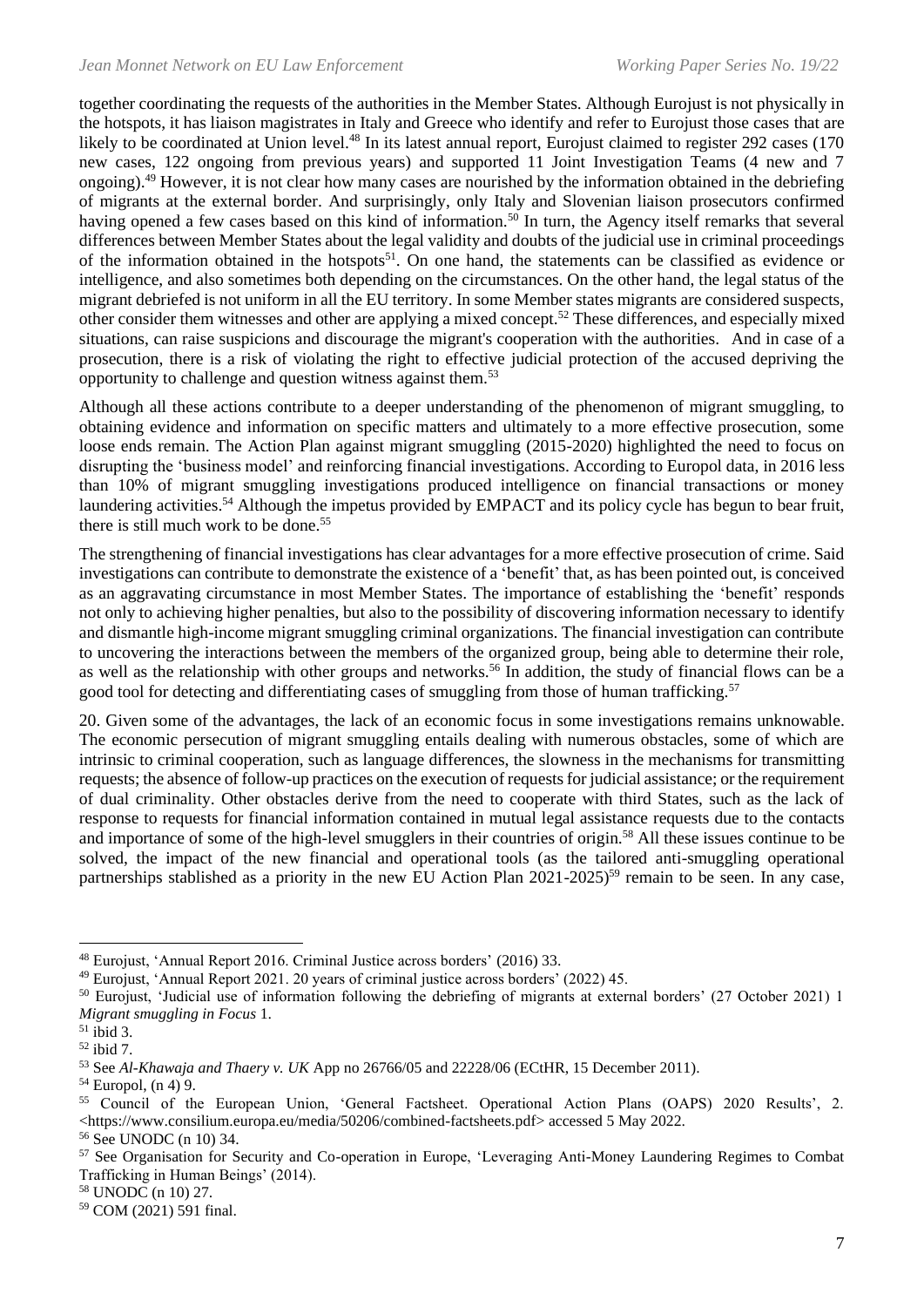human smuggling will hardly be eradicated if the economic element is not understood as a central piece of all the criminal investigations.

### IV. Final Considerations

The criminal prosecution of migrant smuggling is a challenge for the European Union that is difficult to solve. Several EU reports show that there is a considerable number of organized criminal groups with an infinite number of modus operandi and an exceptional ability to adapt to change.

An analysis of the current regulation on the crime of migrant smuggling points to the urgency of reforming the Facilitators' Package. Indeed, there are significant discrepancies between European regulations and the United Nations Trafficking Protocol. These differences reveal the gaps in the European acquis that blur the real traffic problem and affect the efficiency of the provisions. The Facilitators' Package lead to discrepancies in transposition into domestic law and has contributed to the criminalisation of the migration phenomena. The Directive fails to remind the Member States of the international obligation to assists persons in distress at the sea. Taking into account the legislative evolution of the last decade, some guidance note by the Commission will be not enough to solve the issues regarding fundamental rights, a rewording of the Directive is needed. It is necessary to extend the requirement of 'economic or material benefit' to all aspects of assistance to migrants and introduce a true 'humanitarian clause' without conditions.

Beyond clarifying punishable conduct, the introduction of a fundamental rights perspective is also needed regarding migrants. Efforts should also focus on reinforcing the content of Facilitation Framework Decision with the criminal framework for action in cases of trafficking of human beings, for example by bringing it closer to the content of THB Directive. In any case, any victim should be able to enjoy the status conferred in the Victim's Directive 2012/29/EU.

Undoubtedly, the presence of Europol in the hotspots implies access to a huge amount of intelligence by said agency. This reality together with the creation of the EMSC show an evident growth in the number of cases of smuggling registered by Europol. However, if we focus on the cases in which open judicial investigations reach Eurojust, a direct impact on the proliferation of prosecuted due to the presence of Europol in the hotspots cannot be easily assessed. Much of the information collected by Europol is useful in police investigations but cannot be admitted as evidence. In this sense, a harmonization of the nature of the statements made by migrants is essential. It is also necessary to incorporate practices that are respectful with human rights. For instance, to establish completely transparent procedures in which the legal status of the migrant debriefed is known.

In addition, an effective prosecution of smuggling requires the development of efficient investigation techniques, as well as coordinated work between the Member States and the EU agencies (particularly Europol and Eurojust) that attack financial flows. An approach to the actions initiated in response to the 'crisis' in the Mediterranean show the need to strengthen cooperation in this regard. Unfortunately, not much information or data is available on the results obtained. However, if the ultimate goal of the Union is to put an end to migrant smuggling, cooperation is essential to allow the confiscation and freezing of smugglers' assets.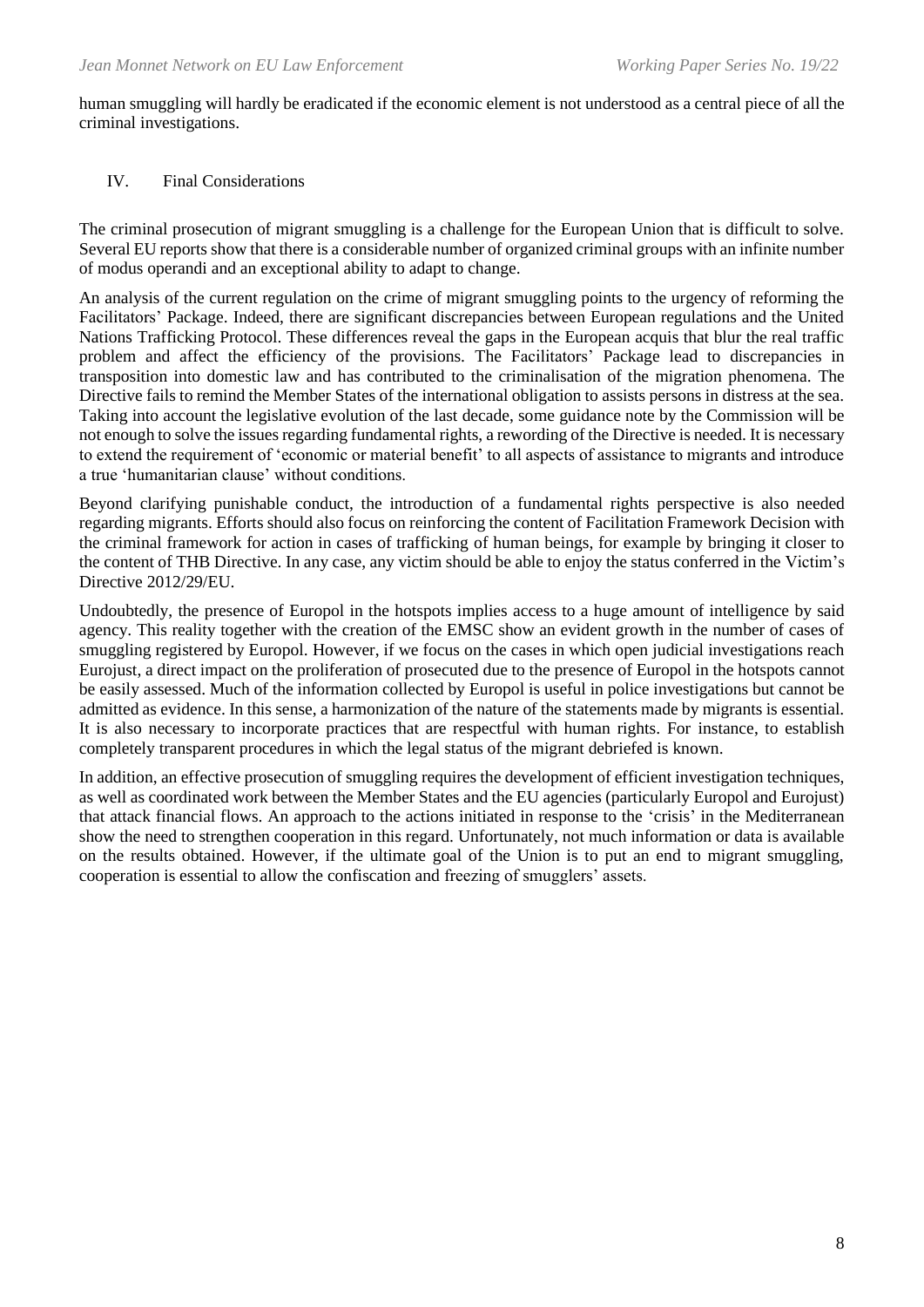#### **REFERENCES**

Carrera S (coord), 'Fit for purpose? The Facilitation Directive and the criminalisation of humanitarian assistance to irregular migrants' (European Parliament Study 2016).

Collyer M, 'Cross-Border Cottage Industries and Fragmented Migration' in Sergio Carrera and Elspeth Guild (eds), *Irregular Migration, Trafficking and smuggling of human beings. Policy Dilemmas in the EU* (Centre for European Policy Studies 2016).

Commission, 'Report based on Article 9 of the Council Framework Decision of 28 November 2002 on the strengthening of the penal framework to prevent the facilitation of unauthorised entry, transit and residence' COM (2006) 770 final.

— 'The EU Internal Security Strategy in Action: Five steps towards a more secure Europe' COM (2010) 673 final.

— 'Communication on the application of Directive 2004/81 on the residence permit issued to third-country nationals who are victims of trafficking in human beings or who have been the subject of an action to facilitate illegal immigration, who cooperate with the competent authorities' COM (2014) 635 final.

— 'The European Agenda on Security' COM (2015) 185 final.

— 'A European Agenda on Migration' COM (2015) 240 final.

— 'EU Action Plan against migrant smuggling (2015 - 2020)' COM (2015)285final.

— 'Guidance on the implementation of EU rules on definition and prevention of the facilitation of unauthorised entry, transit and residence' C (2020) 6470 final.

— 'A renewed EU action plan against migrant smuggling (2021-2025)' COM (2021) 591.

Council of Europe Commissioner for Human Rights, 'Criminalisation of migration in Europe: Human rights implications' (Issue Paper, 4 February 2010).

Council of the European Union, 'Measures to handle the refugee and migration crisis - Council conclusions (9 November 2015)', 13880/15.

— 'General Factsheet. Operational Action Plans (OAPS) 2020 Results', 2. <https://www.consilium.europa.eu/media/50206/combined-factsheets.pdf>.

International Organization for Migration, 'Flow Monitoring. Migration Flows to Europe' (2021) <https://migration.iom.int/europe/arrivals/>.

— 'World Migration Report 2022' (2022).

Eurojust, 'Annual Report 2016. Criminal Justice across borders' (2016).

— 'Report on Eurojust's casework on migrant smuggling' (2018).

— 'Annual Report 2021. 20 years of criminal justice across borders' (2022).

— 'Judicial use of information following the debriefing of migrants at external borders' (27 October 2021) 1 *Migrant smuggling in Focus*.

Europol, 'Joint Operational Team launched to combat irregular migration in the Mediterranean' (17 March 2015) <https://www.europol.europa.eu/media-press/newsroom/news/joint-operational-team-launched-to-combatirregular-migration-in-mediterranean>.

— 'Migrant smuggling in the EU' (February 2016).

- Europol, 'European Migrant Smuggling Centre. Activity Report, First Year' (January 2017).
- 'Serious and Organised Crime Threat Assessment, Crime in the age of technology' (2017).
- 'Migrant Smuggling. The profits of smugglers' (2019).

— 'European Union serious and organised crime threat assessment. A corrupting influence: the infiltration and undermining of Europe's economy and society by organised crime' (Publications Office of the European Union 2021).

— 'European Migrant Smuggling Centre. 6th Annual Report' (2022).

Fernández Rojo D, 'Los "hotspots" expansión de las tareas operativas y cooperación multilateral de las agencias europeas Frontex, Easo y Europol' (2018) 61 *Revista de Derecho Comunitario Europeo*.

Fundamental Rights Agency, 'Fundamental rights of migrants in an irregular situation in the European Union' (Vienna 2011).

— 'Fundamental Rights at Europe's southern sea borders' (Vienna 2013).

— 'Criminalisation of migrants in an irregular situation and of persons engaging with them' (Vienna 2014).